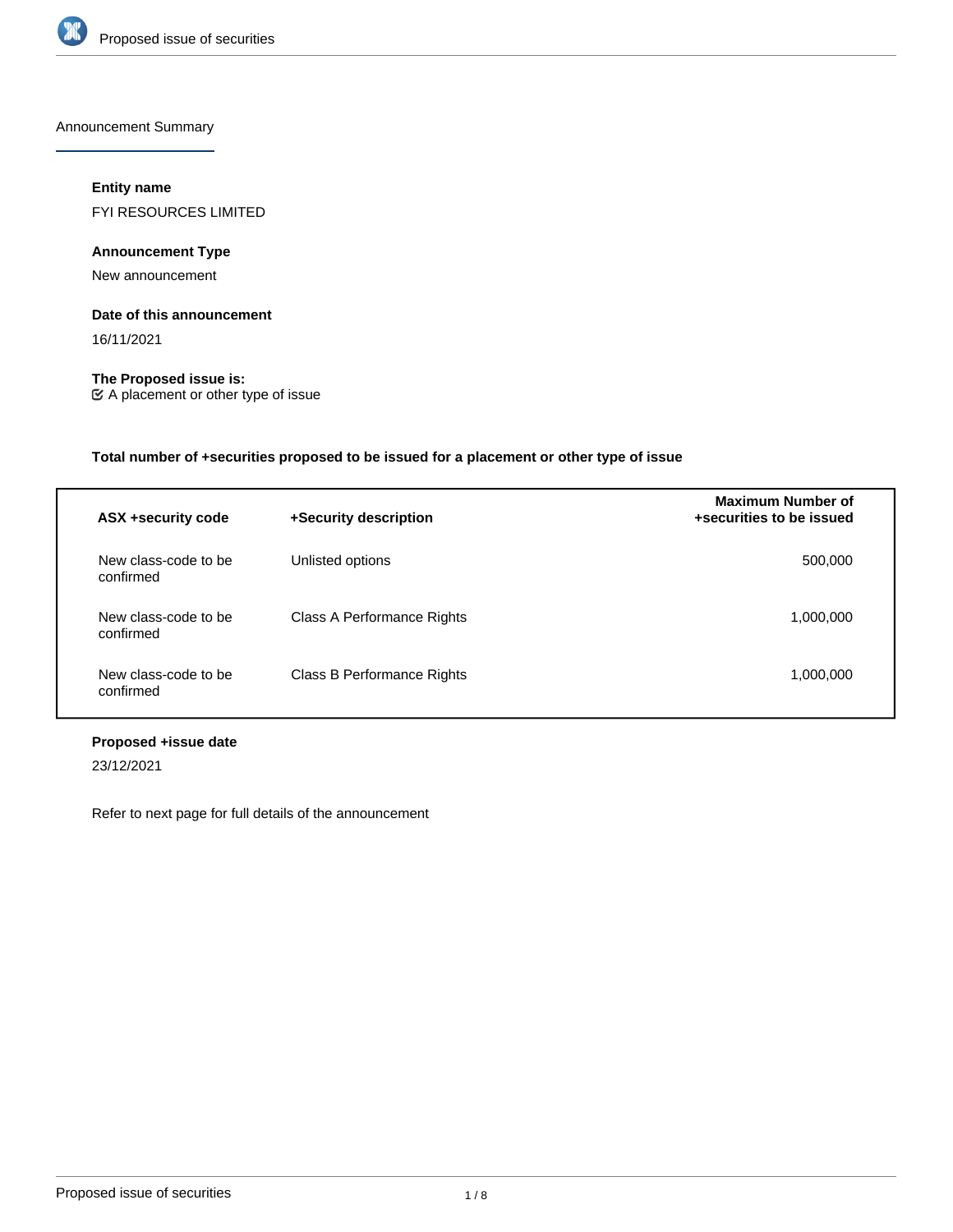

## Part 1 - Entity and announcement details

# **1.1 Name of +Entity**

# FYI RESOURCES LIMITED

We (the entity named above) give ASX the following information about a proposed issue of +securities and, if ASX agrees to +quote any of the +securities (including any rights) on a +deferred settlement basis, we agree to the matters set out in Appendix 3B of the ASX Listing Rules.

If the +securities are being offered under a +disclosure document or +PDS and are intended to be quoted on ASX, we also apply for quotation of all of the +securities that may be issued under the +disclosure document or +PDS on the terms set out in Appendix 2A of the ASX Listing Rules (on the understanding that once the final number of +securities issued under the +disclosure document or +PDS is known, in accordance with Listing Rule 3.10.3C, we will complete and lodge with ASX an Appendix 2A online form notifying ASX of their issue and applying for their quotation).

**1.2 Registered Number Type**

**Registration Number**

ABN

85061289218

**1.3 ASX issuer code**

FYI

# **1.4 The announcement is**

New announcement

# **1.5 Date of this announcement**

16/11/2021

**1.6 The Proposed issue is:**

 $\mathfrak{C}$  A placement or other type of issue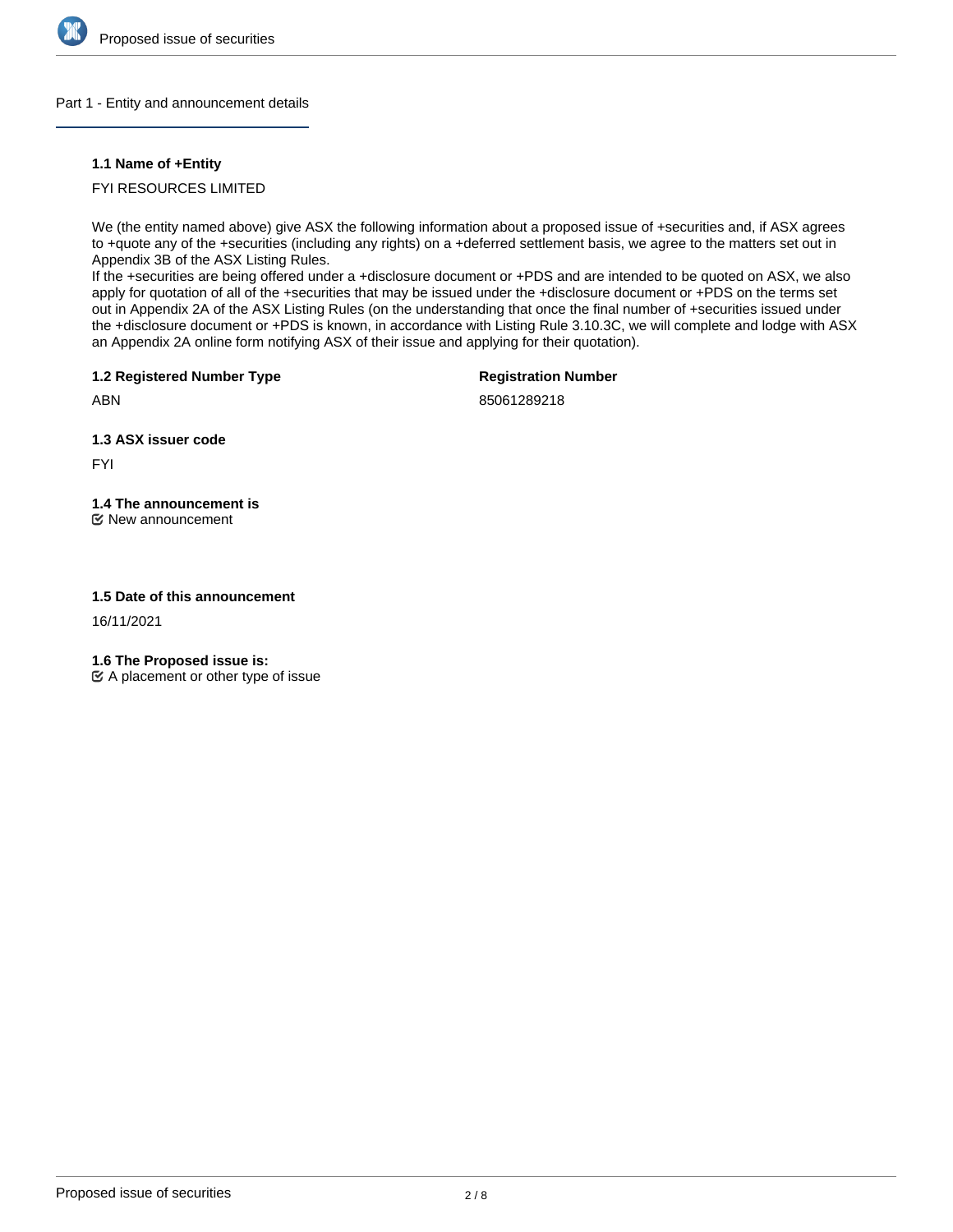

Part 7 - Details of proposed placement or other issue

Part 7A - Conditions

**7A.1 Do any external approvals need to be obtained or other conditions satisfied before the placement or other type of issue can proceed on an unconditional basis?** Yes

7A.1a Conditions

**Approval/Condition** +Security holder approval

17/12/2021

**Date for determination**

**Is the date estimated or actual?** Actual

**\*\* Approval received/condition met?**

#### **Comments**

Part 7B - Issue details

**Is the proposed security a 'New class' (+securities in a class that is not yet quoted or recorded by ASX) or an 'Existing class' (additional securities in a class that is already quoted or recorded by ASX)?** New class

**Will the proposed issue of this +security include an offer of attaching +securities?** No

Details of +securities proposed to be issued

**ISIN Code (if Issuer is a foreign company and +securities are non CDIs)**

| Have you received confirmation from<br>ASX that the terms of the proposed<br>+securities are appropriate and<br>equitable under listing rule 6.1?<br>C⁄⊠ No | Will the entity be seeking quotation<br>of the 'new' class of +securities on<br>ASX?<br>C⁄ No |
|-------------------------------------------------------------------------------------------------------------------------------------------------------------|-----------------------------------------------------------------------------------------------|
| <b>ASX +security code</b>                                                                                                                                   | +Security description                                                                         |
| New class-code to be confirmed                                                                                                                              | Unlisted options                                                                              |

#### **+Security type**

**Options**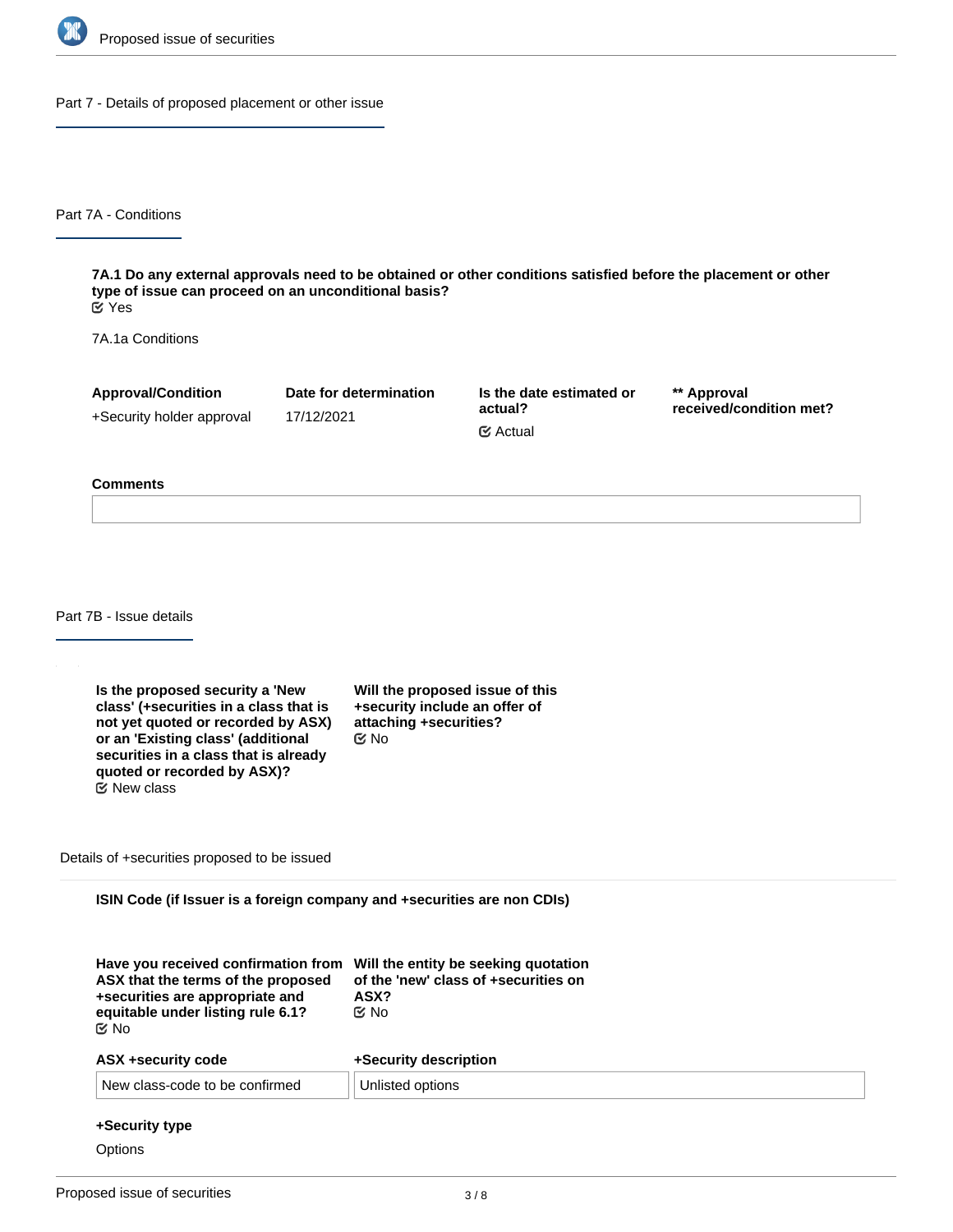

#### **Number of +securities proposed to be issued**

500,000

## **Offer price details**

**Are the +securities proposed to be issued being issued for a cash consideration?** No

#### **Please describe the consideration being provided for the +securities**

Options will be issued for nil consideration. The purpose of the issue of the options is to incentivise the director and to issue the options as part of the director's remuneration package

## **Please provide an estimate of the AUD equivalent of the consideration being provided for the +securities**

**Will all the +securities issued in this class rank equally in all respects from their issue date?** Yes

#### Options details

| +Security currency      | <b>Exercise price</b> | Expiry date |
|-------------------------|-----------------------|-------------|
| AUD - Australian Dollar | AUD                   | 16/12/2023  |

**Details of the type of +security that will be issued if the option is exercised**

FYI : ORDINARY FULLY PAID

#### **Number of securities that will be issued if the option is exercised**

One fully paid ordinary share (ASX:FYI)

**Please provide a URL link for a document lodged with ASX setting out the material terms of the +securities proposed to be issued or provide the information by separate announcement.**

[https://cdn-api.markitdigital.com/apiman-gateway/ASX/asx-research/1.0/file/2924-02452831-6A1063013?access\\_token=8](https://cdn-api.markitdigital.com/apiman-gateway/ASX/asx-research/1.0/file/2924-02452831-6A1063013?access_token=83ff96335c2d45a094df02a206a39ff4) [3ff96335c2d45a094df02a206a39ff4](https://cdn-api.markitdigital.com/apiman-gateway/ASX/asx-research/1.0/file/2924-02452831-6A1063013?access_token=83ff96335c2d45a094df02a206a39ff4)

**Is the proposed security a 'New class' (+securities in a class that is not yet quoted or recorded by ASX) or an 'Existing class' (additional securities in a class that is already quoted or recorded by ASX)?** New class

**Will the proposed issue of this +security include an offer of attaching +securities?** No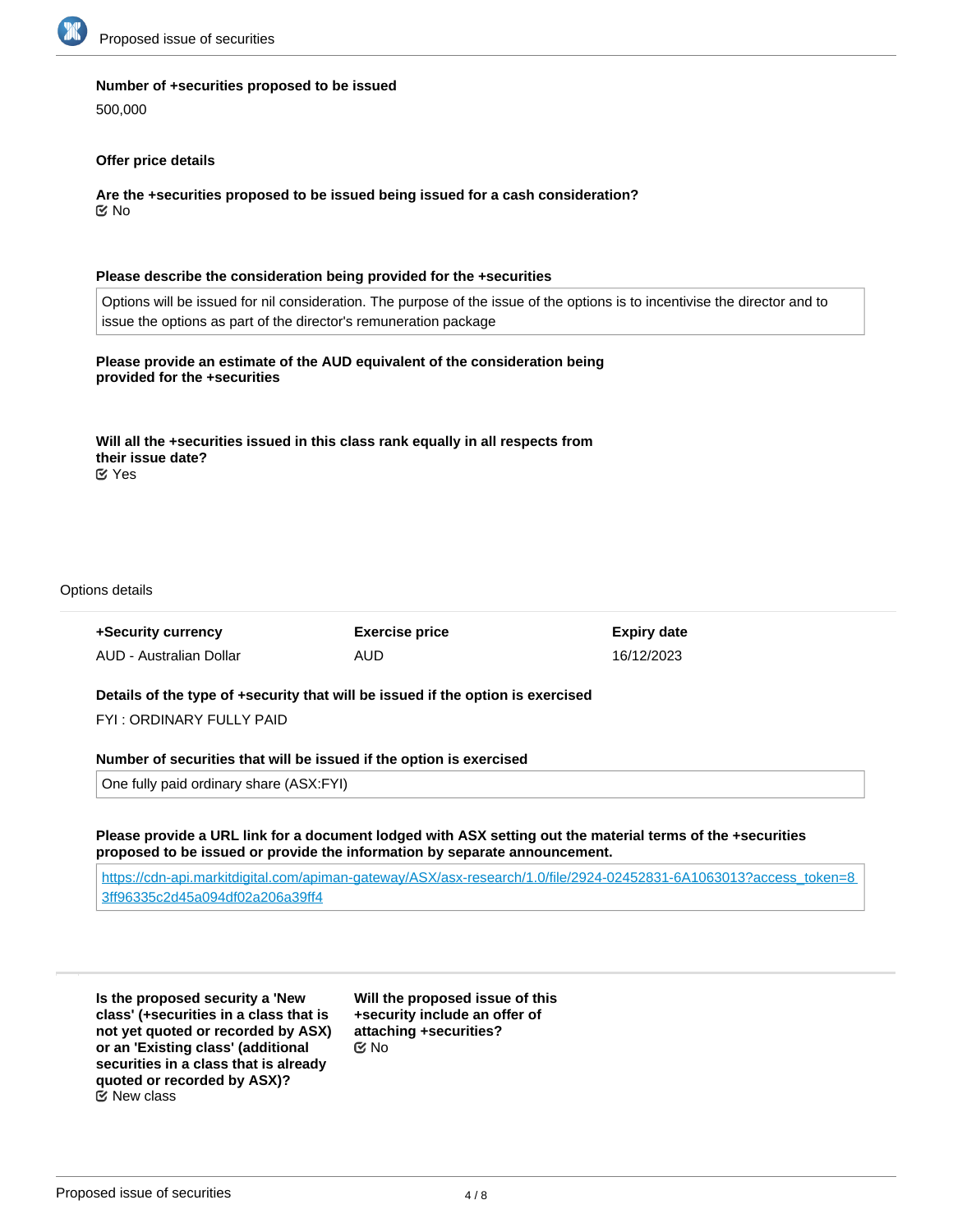

Details of +securities proposed to be issued

# **ISIN Code (if Issuer is a foreign company and +securities are non CDIs)**

| Have you received confirmation from Will the entity be seeking quotation<br>ASX that the terms of the proposed | of the 'new' class of +securities on |
|----------------------------------------------------------------------------------------------------------------|--------------------------------------|
| +securities are appropriate and                                                                                | ASX?                                 |
| equitable under listing rule 6.1?                                                                              | ় No                                 |
| ় No                                                                                                           |                                      |

| ASX +security code             | +Security description      |
|--------------------------------|----------------------------|
| New class-code to be confirmed | Class A Performance Rights |

#### **+Security type**

Performance options/rights

#### **Number of +securities proposed to be issued**

1,000,000

#### **Offer price details**

#### **Are the +securities proposed to be issued being issued for a cash consideration?** No

## **Please describe the consideration being provided for the +securities**

Performance rights will be issued for nil consideration. The purpose of the issue is to incentivise the director and to issue the performance rights as part of the director's remuneration package

#### **Please provide an estimate of the AUD equivalent of the consideration being provided for the +securities**

**Will all the +securities issued in this class rank equally in all respects from their issue date?** Yes

#### Performance options/rights details

| +Security currency      | <b>Exercise price</b> | Expiry date |
|-------------------------|-----------------------|-------------|
| AUD - Australian Dollar | AUD                   | 31/1/2023   |

# **Details of the type of +security that will be issued if the option is exercised**

FYI : ORDINARY FULLY PAID

#### **Number of securities that will be issued if the option is exercised**

One fully paid ordinary share (ASX:FYI)

**Please provide a URL link for a document lodged with ASX setting out the material terms of the +securities**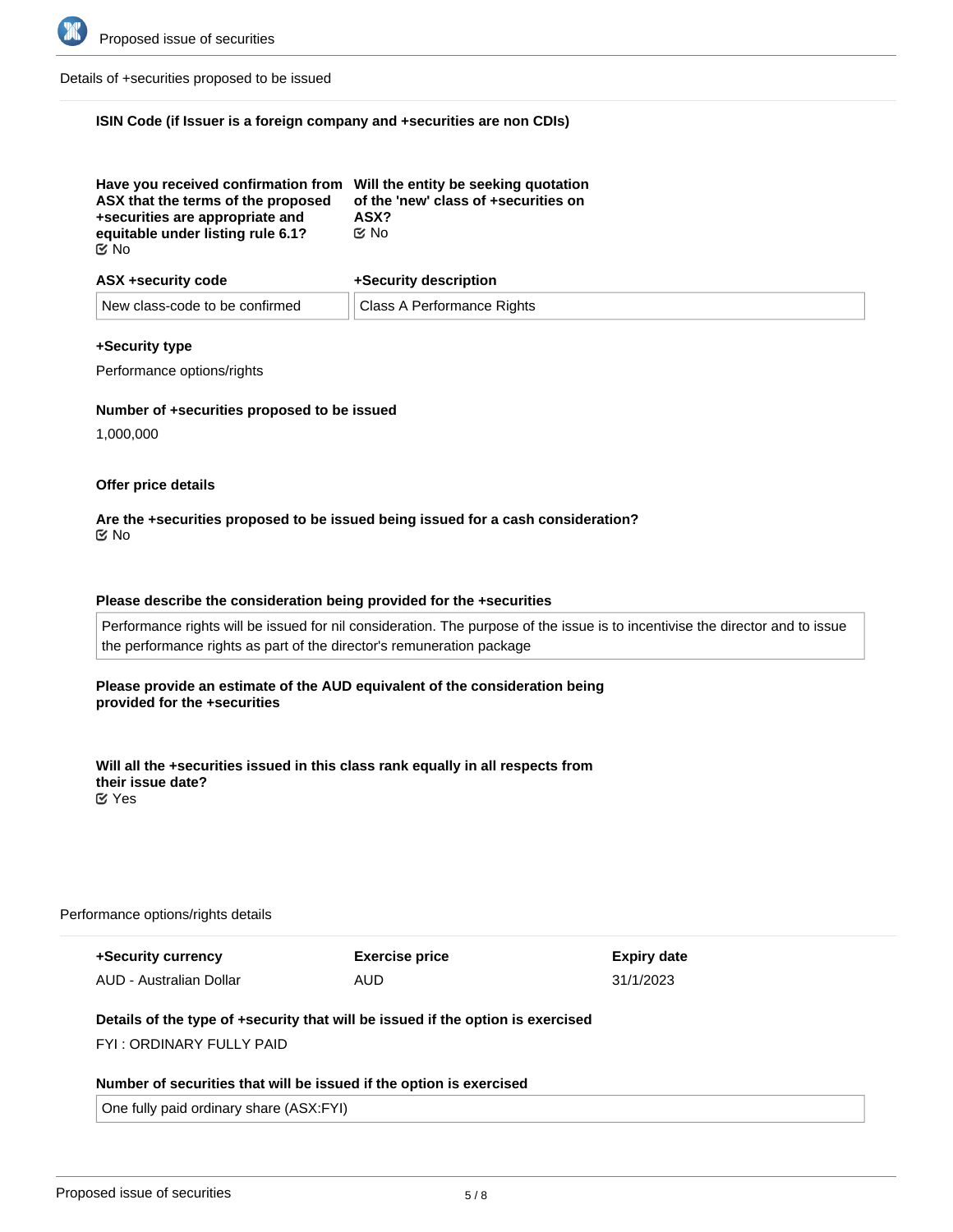

**Please provide a URL link for a document lodged with ASX setting out the material terms of the +securities proposed to be issued or provide the information by separate announcement.**

[https://cdn-api.markitdigital.com/apiman-gateway/ASX/asx-research/1.0/file/2924-02452831-6A1063013?access\\_token=8](https://cdn-api.markitdigital.com/apiman-gateway/ASX/asx-research/1.0/file/2924-02452831-6A1063013?access_token=83ff96335c2d45a094df02a206a39ff4) [3ff96335c2d45a094df02a206a39ff4](https://cdn-api.markitdigital.com/apiman-gateway/ASX/asx-research/1.0/file/2924-02452831-6A1063013?access_token=83ff96335c2d45a094df02a206a39ff4)

**Is the proposed security a 'New class' (+securities in a class that is not yet quoted or recorded by ASX) or an 'Existing class' (additional securities in a class that is already quoted or recorded by ASX)?** New class

**Will the proposed issue of this +security include an offer of attaching +securities?** No

Details of +securities proposed to be issued

**ISIN Code (if Issuer is a foreign company and +securities are non CDIs)**

| Have you received confirmation from<br>ASX that the terms of the proposed<br>+securities are appropriate and<br>equitable under listing rule 6.1?<br>M No | Will the entity be seeking quotation<br>of the 'new' class of +securities on<br>ASX?<br>C⁄⊠ No |  |
|-----------------------------------------------------------------------------------------------------------------------------------------------------------|------------------------------------------------------------------------------------------------|--|
| ASX +security code                                                                                                                                        | +Security description                                                                          |  |
| New class-code to be confirmed                                                                                                                            | Class B Performance Rights                                                                     |  |

## **+Security type**

Performance options/rights

#### **Number of +securities proposed to be issued**

1,000,000

#### **Offer price details**

**Are the +securities proposed to be issued being issued for a cash consideration? ⊠**No

#### **Please describe the consideration being provided for the +securities**

Performance rights will be issued for nil consideration. The purpose of the issue of the performance rights is to incentivise the director and to issue the performance rights as part of the director's remuneration package

# **Please provide an estimate of the AUD equivalent of the consideration being provided for the +securities**

**Will all the +securities issued in this class rank equally in all respects from their issue date?** Yes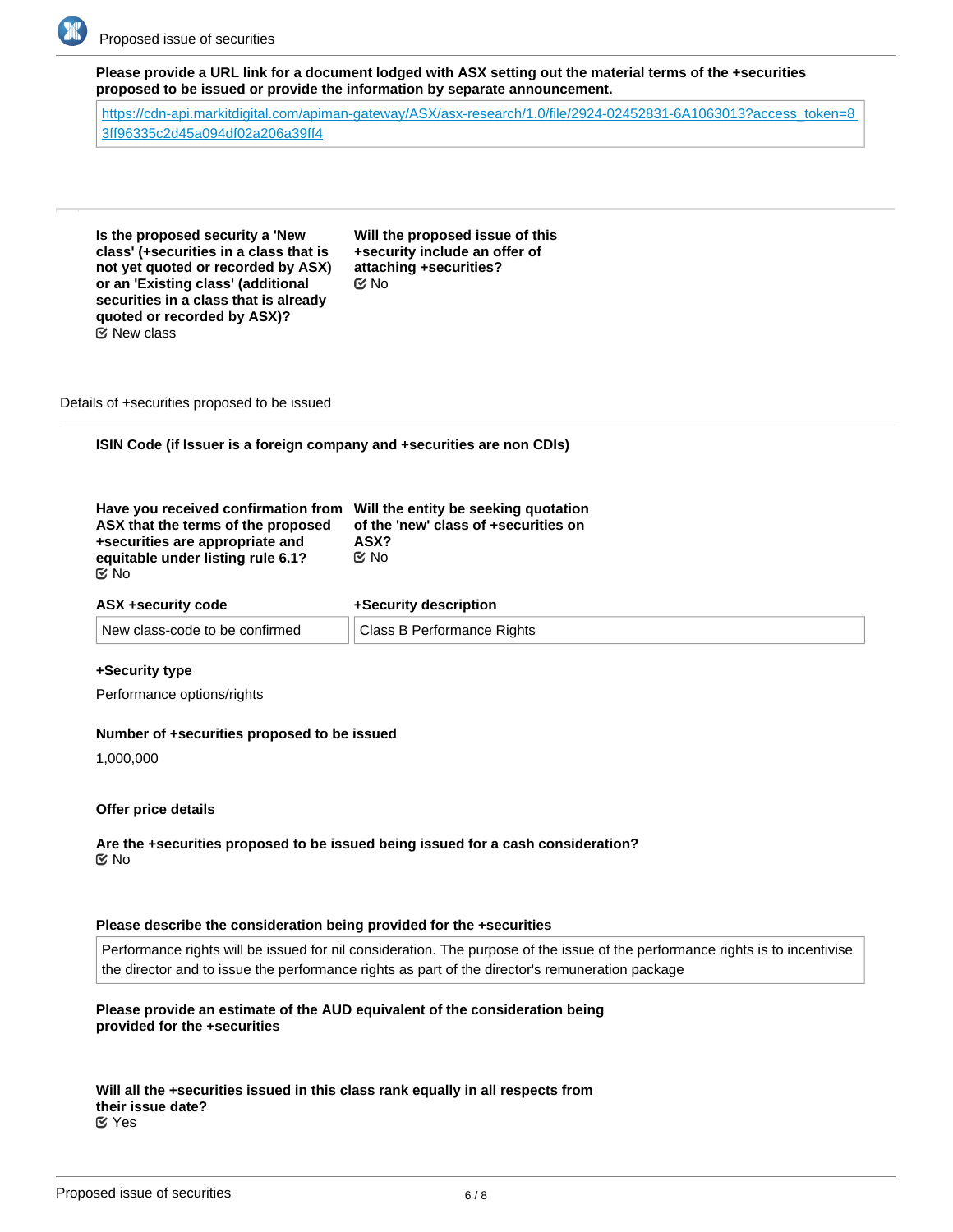

Performance options/rights details

| +Security currency      | <b>Exercise price</b> | Expiry date |
|-------------------------|-----------------------|-------------|
| AUD - Australian Dollar | AUD                   | 30/10/2024  |

# **Details of the type of +security that will be issued if the option is exercised**

FYI : ORDINARY FULLY PAID

**Number of securities that will be issued if the option is exercised**

One fully paid ordinary share (ASX:FYI)

**Please provide a URL link for a document lodged with ASX setting out the material terms of the +securities proposed to be issued or provide the information by separate announcement.**

[https://cdn-api.markitdigital.com/apiman-gateway/ASX/asx-research/1.0/file/2924-02452831-6A1063013?access\\_token=8](https://cdn-api.markitdigital.com/apiman-gateway/ASX/asx-research/1.0/file/2924-02452831-6A1063013?access_token=83ff96335c2d45a094df02a206a39ff4) [3ff96335c2d45a094df02a206a39ff4](https://cdn-api.markitdigital.com/apiman-gateway/ASX/asx-research/1.0/file/2924-02452831-6A1063013?access_token=83ff96335c2d45a094df02a206a39ff4)

Part 7C - Timetable

**7C.1 Proposed +issue date** 23/12/2021

Part 7D - Listing Rule requirements

**7D.1 Has the entity obtained, or is it obtaining, +security holder approval for the entire issue under listing rule 7.1?** Yes

**7D.1a Date of meeting or proposed meeting to approve the issue under listing rule 7.1**

17/12/2021

**7D.2 Is a party referred to in listing rule 10.11 participating in the proposed issue?** Yes

**7D.3 Will any of the +securities to be issued be +restricted securities for the purposes of the listing rules?** No

**7D.4 Will any of the +securities to be issued be subject to +voluntary escrow?** No